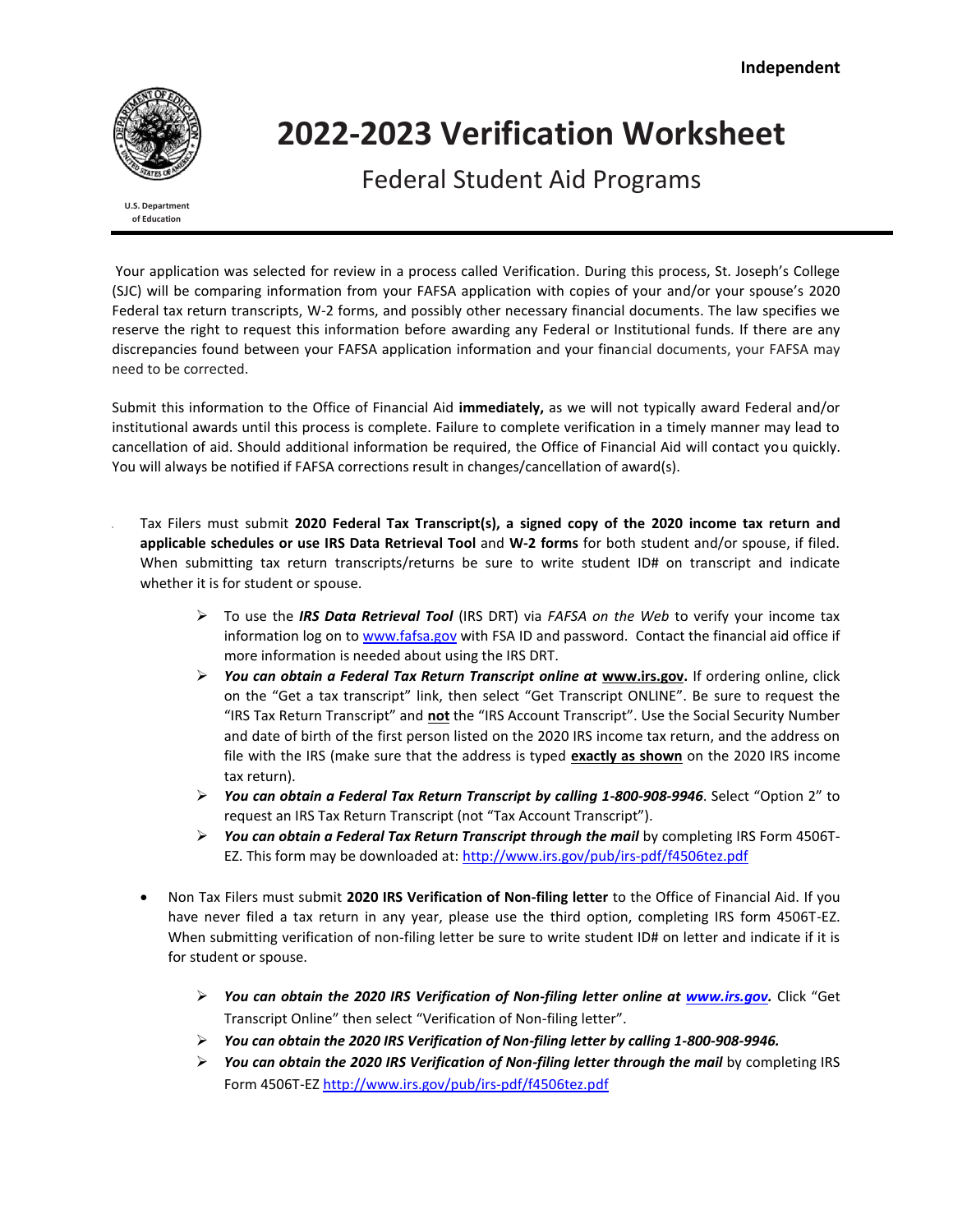

# **2022‐2023 Verification Worksheet**

### Federal Student Aid Programs

| <b>Student Information</b> |                   |          |                                  |  |  |  |
|----------------------------|-------------------|----------|----------------------------------|--|--|--|
| Last Name                  | <b>First Name</b> | M.I.     | SJC ID/ Social Security Number   |  |  |  |
| Address (include Apt. #)   |                   |          | Date of Birth                    |  |  |  |
| City                       | State             | Zip Code | Phone Number (Include Area Code) |  |  |  |
| <b>Family Information</b>  |                   |          |                                  |  |  |  |

### **In the space(s) below, list the people in your household including:**

- Yourself and/or your spouse (if applicable)
- Your children, if you will provide *more than half of their support* from July 1, 2022 through June 30, 2023 (even if they do not live with you)
- Other people if they now live with you and you provide *more than half of their support* and will continue to provide more than half of their support from July 1, 2022 through June 30, 2023.
- Write in the name of the college for any household member who will be attending at least half time between July 1, 2022 and June 30, 2023, and will be enrolled in a degree, diploma, or certificate program. If you need more space, attach a separate page.

| <b>Full Name</b> | Age | Relationship | <b>College</b>       |
|------------------|-----|--------------|----------------------|
|                  |     | Self         | St. Joseph's College |
|                  |     |              |                      |
|                  |     |              |                      |
|                  |     |              |                      |
|                  |     |              |                      |
|                  |     |              |                      |
|                  |     |              |                      |

*Please continue to next page*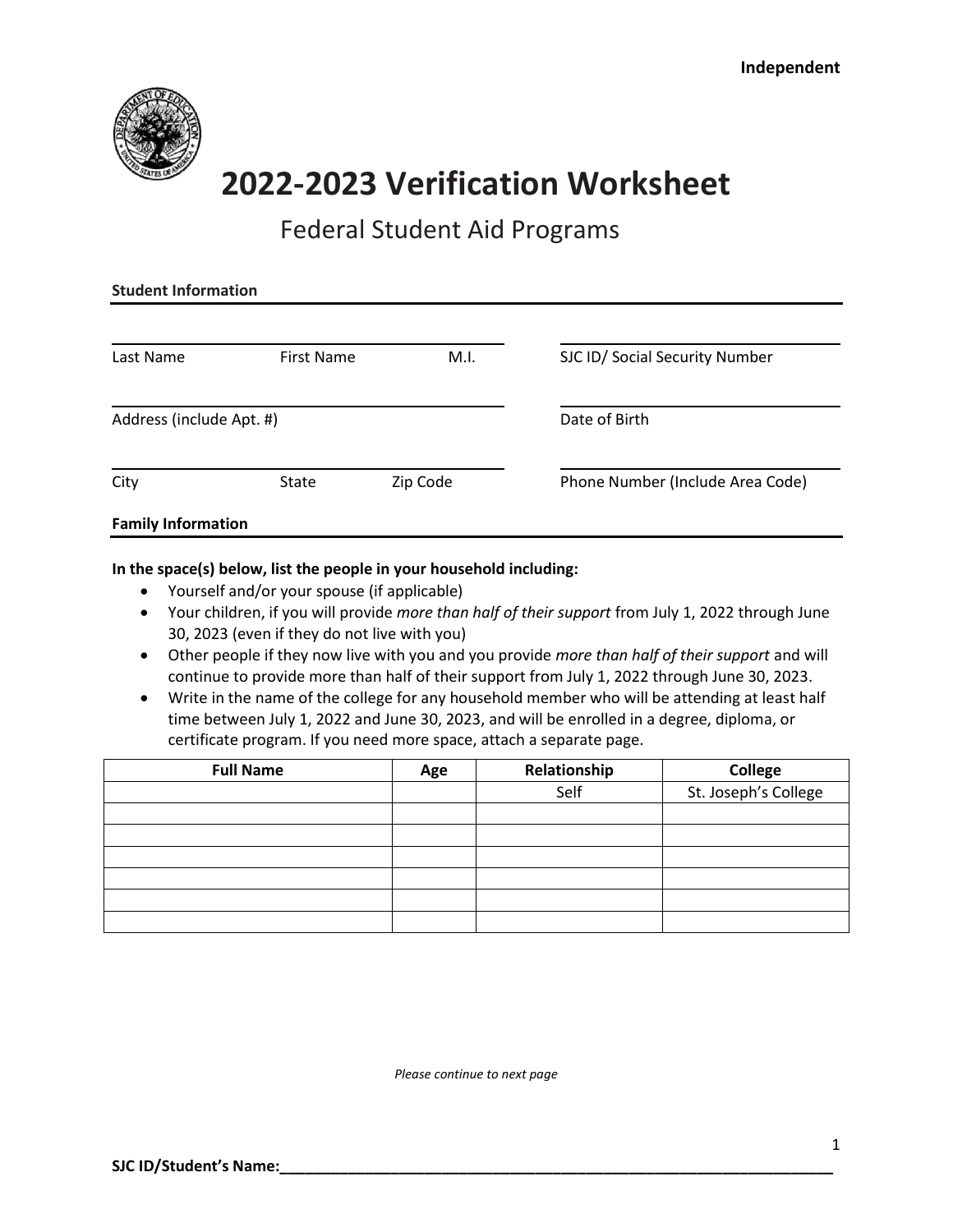#### **Student (and Spouse) Income Information for Nontax Filers**

Check the box that best describes your status for 2020:

The student and/ or spouse was not employed and had no income earned from work in 2020.

 $\Box$  The student was employed in 2020 and has listed the names of all employers in the box below, the amount earned from each employer in 2020, and whether an IRS W-2 form is provided.

| Employer's Name                 | <b>Amount Earned</b> | IRS W-2 Provided? |
|---------------------------------|----------------------|-------------------|
| Suzy's Auto Body Shop (example) | \$2,000              | Yes               |
|                                 |                      |                   |
|                                 |                      |                   |
|                                 |                      |                   |
|                                 |                      |                   |

**Provide documentation from the IRS or other relevant tax authority dated on or after October 1, 2020 that indicates a 2020 IRS income tax return was not filed with the IRS or other relevant tax authority. See page 1 for instructions.**

**Please select one:**

\_\_\_ Check here if confirmation of nonfiling is provided.

\_\_\_ Check here if confirmation of nonfiling will be provided later.

#### **Student (and Spouse) Income Information for Tax Filers**

Check the box that best describes your status for 2020:

- The student filed a 2020 Federal Tax Return and has used the IRS DRT in the *FAFSA on the Web* to transfer 2020 IRS income tax return information into the students FAFSA. A copy of the student W-2 is attached.
- The student filed a 2020 Federal Tax Return and has not yet used the IRS DRT in *FAFSA on the Web*, but will use the tool to transfer 2020 IRS income tax return information into the student's FAFSA. A copy of the student W-2 is attached.
- The student filed a 2020 Federal Tax Return and is unable or chooses not to use the IRS DRT in *FAFSA on the Web*, and instead will provide the school with a **2020 IRS Tax Return Transcript(s) or signed copy of 2020 Federal Tax Returns.** A copy of the student W-2 is attached.

**If second or third box checked, provide IRS Tax Return Transcript(s)/Tax Returns. See page 1 for instructions.**

**Please select one:**

\_\_\_ Check here if a 2020 IRS Tax Return Transcript(s)/returns are provided.

\_\_\_ Check here if a 2020 IRS Tax Return Transcript(s)/returns will be provided later.

*Please continue to next page*